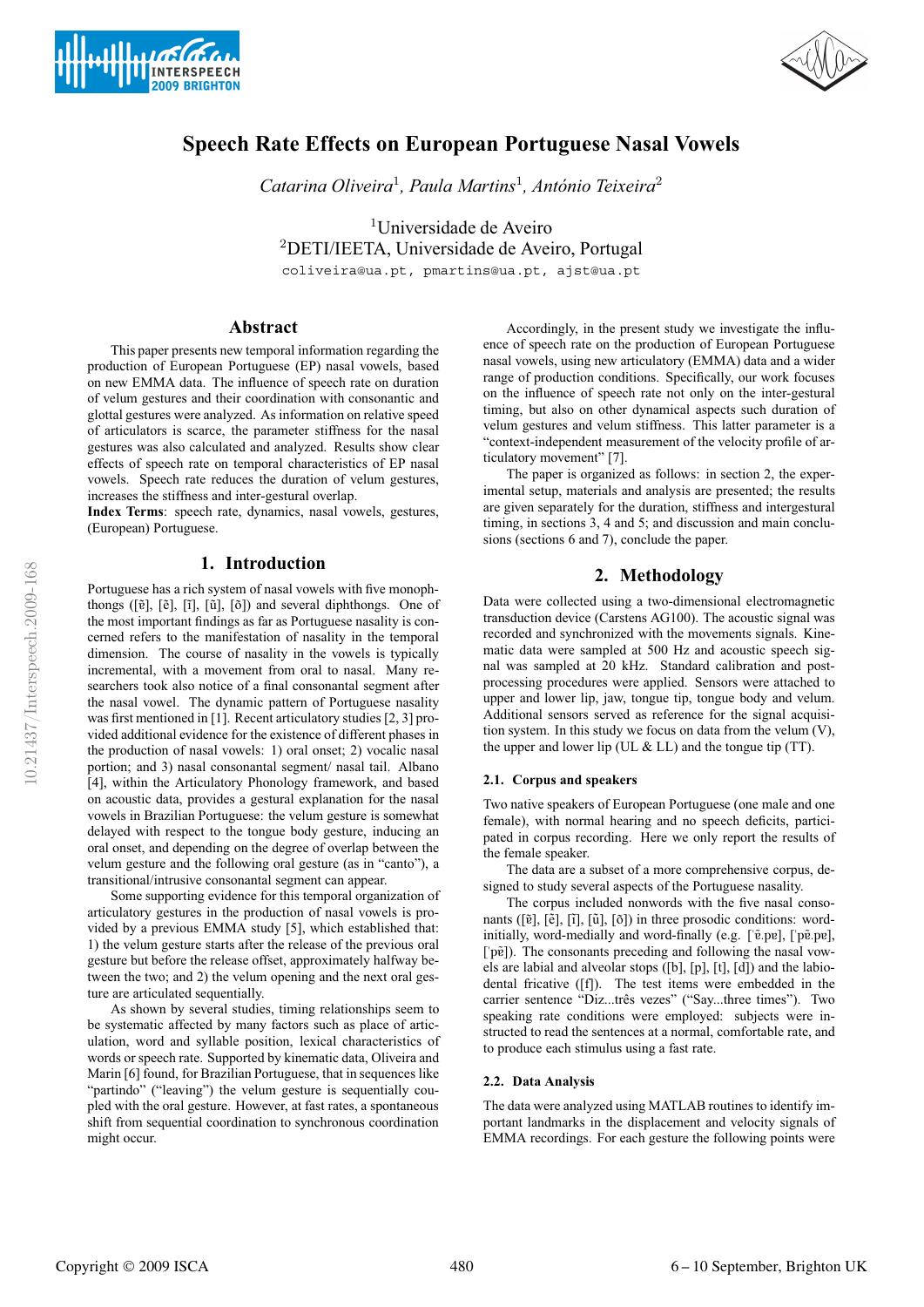labeled: movement onset (S), achievement of the target (T), target release (R) and release offset (T2) (see Fig. 1). The landmarks were algorithmically identified on the basis of a velocity threshold. For alveolar stops ([t],[d]), the tangential velocity of TT was used; for labial consonants ([p],[b],[f]), vertical velocity of lip aperture was used; for nasal vowels, the velocity signal of the vertical movement of velum was evaluated.



Figure 1: Automatic labeling of the word [f $\tilde{f}$ ]. Top panel: acoustic signal; middle panel: velum y with events labeled; bottom panel: y-velocity of velum coil.

# **3. Velum Duration**

The values of duration were obtained automatically, on the basis of the landmarks identified and labeled in the velum signal. The results are given in table 1.

Table 1: Mean duration (ms) of velum movements (total cycle, opening phase, plateau, closing phase) by position and rate.

| Rate   | Position        | Total | Opening | Plateau | Closing |
|--------|-----------------|-------|---------|---------|---------|
| Normal | <b>INITIAL</b>  | 340   | 133     | 42      | 122     |
|        | <b>INTERNAL</b> | 300   | 143     | 24      | 112     |
|        | <b>FINAL</b>    |       | 141     |         |         |
| Fast   | <b>INITIAL</b>  | 200   | 74      | 15      |         |
|        | <b>INTERNAL</b> | 220   | 106     | 15      | 79      |
|        | <b>FINAL</b>    |       | 165     |         |         |

There was a great decrease of all duration measures with speech rate increase. The only exception is the mean duration of the opening cycle in final position. This difference could be due to problems in the labeling of articulatory movements in the fast speech condition.

Overall, there are clear duration differences between the opening and the closing phases of the velum, in both rates: closing is on average shorter than opening. A notable exception is the initial position in fast rate, where opening is almost 20 ms smaller than the closing phase.

The reported differences were evaluated with a separate three-way analysis of variance (ANOVA) on each dependent variable (total duration, opening duration, plateau duration and closing duration). The independent variables are speech rate, position and nasal vowel.

The total duration of velum gesture shows a significant influence of the rate  $[F(1,77)=152.88, p<0.001]$  and nasal vowel  $[F(4,77)=2.65, p=0.039]$ .

Regarding opening duration, an effect of rate, position and vowel was found.



Figure 2: Mean duration of velum gestures by rate and nasal vowel.

The statistical analysis showed that the rate factor had influence on plateau duration [F(1,77)=20.89, p<0.001]. The position was also significant [ $F(1,77)=4.93$ ,  $p=0.029$ ].

In a similar way, there was a main effect of rate  $[F(1,78)=40.23, p<0.001]$  and position  $[F(1,78)=9.40, p=0.003]$ on closing duration.

# **4. Velum Stiffness**

Stiffness was calculated for the opening and the closing phases of velum movement. Following [7], to get the stiffness, the peak velocity (cm/sec) was divided by the maximum displacement (cm). The results, by speech rate and position, are shown in Table 2.

Table 2: Mean values of *stiffness*for opening and closing phases of velum, by speech rate and position.

| Speech Rate | Position        | Opening | Closing |
|-------------|-----------------|---------|---------|
| Normal      | <b>INITIAL</b>  | 10.2    | 12.5    |
|             | <b>INTERNAL</b> | 9.6     | 13.1    |
|             | <b>FINAL</b>    | 97      |         |
| Fast        | <b>INITIAL</b>  | 14.6    | 15.1    |
|             | <b>INTERNAL</b> | 12.4    | 16.8    |
|             | <b>FINAL</b>    | 9.4     |         |

We can observe an increase of stiffness mean values from normal to fast rate, in all the positions, with exception of the final position.

Besides, for both rates, the opening phase had lower stiffness than the closing phase.

We conducted an ANOVA with speech rate, position and nasal vowel as independent variables and stiffness as dependent variable. Due to labeling problems, only data from internal position were included.

There was a main effect of rate  $[F(1,77)=23.03, p<0.001]$ and vowel  $[F(4,77)=2.58, p=0.044]$  on the opening stiffness.

The stiffness of the closing phase is significantly affected by the rate  $[F(1,59)=56.51, p<0.001]$ .

The results indicated as significantly smaller the value for the *stiffness* for the opening gesture  $[t(71)=10.90, p<0.001]$ . On average, the difference is between -3.94 and -2.72.

## **5. Inter-gestural timing**

The analysis of inter-gestural timing involved several measurements (see Fig. 3). Gestural coordination was quantified as the time between gestural landmarks, algorithmically derived from local velocity profiles of the relevant receivers in the vocal tract.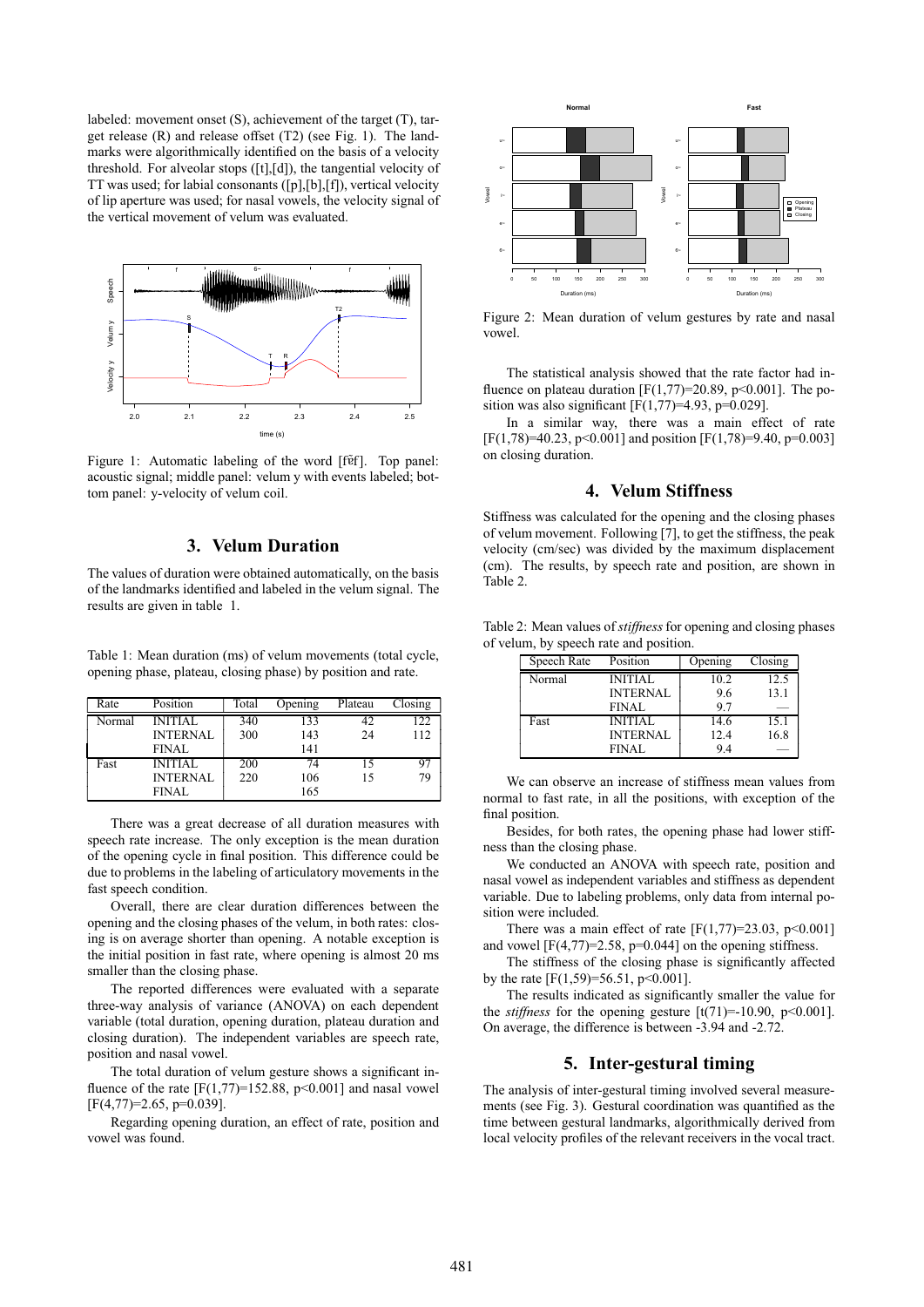

Figure 3: Example of articulatory measurements: TTL and T2TL.

As an index of the temporal overlap between the velum gesture and the following oral consonant (C2), two measures were evaluated: 1) *Target-to-Target Lag* (TTL) - the interval between the achievement of velum opening target and the achievement of oral target (C2) - this parallels [6]; and 2) *Target-to-Target Lag* (T2TL), which was calculated as the time between the achievement of velum closing target and the achievement of target for  $C2$ .

As in a previous work [5], the degree of overlap between the previous oral consonant (C1) and the velum gesture was assessed by measuring SRL (*Start-to-Release Lag*), i.e., the interval between onset of velum movement and release for the oral constriction.

Finally, to measure the gestural timing between velum and glottis, the interval between the achievement of velum closing target and opening of the glottis (measured from acoustic signal) was used.

#### **5.1. TTL**

The mean values for TTL are presented in Table 3.

Table 3: Mean values (ms) of TTL (95% confidence interval), by speech rate and position.

| Speech Rate | Position        | Mean    | CI 95 $%$             |
|-------------|-----------------|---------|-----------------------|
| Normal      | <b>INITIAL</b>  | $-57.1$ | $[-74.6 - 39.6]$      |
|             | <b>INTERNAL</b> | $-25.8$ | $[-31.9 - 19.8]$      |
| Fast        | <b>INITIAL</b>  | $-38.8$ | $[-42.6 \dots -35.0]$ |
|             | <b>INTERNAL</b> | $-21.5$ | $[-27.6 \dots -15.5]$ |

The TTL values are all in negative range. Thus, the nasal (i.e. velum) gesture is sequentially coupled with the oral gesture. The velum target precedes the oral target.

At fast rates, relative timing between achievement of targets becomes shorter and the TTL values are more close to zero. The achievement of the oral target is only slightly delayed with respect to the achievement of velum target.

We can observe also a difference in the mean values of the TTL as a function of the lexical position: in initial position, the lag between achievement of velum target and oral constriction is higher than in internal position, in both speech rates.

The results obtained for TTL were further tested with a three-factor ANOVA. The three independent variables are position, rate and oral articulator (tongue tip or lips). The results reveal a significant effect of position  $[F(1,81)=25.99, p<0.001]$ and oral articulator  $[F(1,81)=7.83, p=0.006]$  on TTL values.

#### **5.2. T2TL**

Table 4: Mean values (ms) of T2TL (95% confidence interval), by speech rate and position.

| Speech Rate | Position                          | Mean          | CI 95 $%$                           |
|-------------|-----------------------------------|---------------|-------------------------------------|
| Normal      | <b>INITIAL</b>                    | 106.6         | [95.5117.6]                         |
| Fast        | <b>INTERNAL</b><br><b>INITIAL</b> | 110.8<br>61.6 | $[102.4 \dots 119.1]$<br>[56.766.4] |
|             | <b>INTERNAL</b>                   | 72.8          | [66.379.2]                          |

As shown in Table 4, there is a positive lag between the velum and the oral gestures, which means that the velum closing gesture follows the oral target in time.

Note the considerable difference in T2TL values between the two speech rates: the interval between the two targets decreases from normal to fast rates.

As illustrated in Fig. 4, the speech rate  $[F(1,84)=99.58,$ p<0.001] and oral articulator [F(1,84)=10.42, p=0.002] had significant effect on T2TL. The C2 with tongue tip involvement showed greater lag than the labial consonants.



Figure 4: Mean T2TL (in ms), by rate and oral articulator (error bars show the standard deviation).

#### **5.3. Velum-to-Glottis lag**

The results for this timing interval are presented in Table 5.

Table 5: Time (95% confidence interval) from achievement of target of closing velum gesture to glottis gesture, by rate and position.

| Speech Rate | Position        | Mean | CI 95 $%$           |
|-------------|-----------------|------|---------------------|
| Normal      | <b>INITIAL</b>  | 58.5 | [49.766.4]          |
|             | <b>INTERNAL</b> | 53.4 | $[46.3 \dots 60.5]$ |
| Fast        | <b>INITIAL</b>  | 46.4 | $[41.4 \dots 51.4]$ |
|             | <b>INTERNAL</b> | 50.2 | $[45.6 \dots 54.7]$ |

The lag between the gestures is positive, i.e., the glottis opens before the end of the velum gesture. We can observe also a rate effect, evidenced in the smaller lag in fast rate compared to normal rate.

We conducted an ANOVA with rate, position and nature of C2 as independent variables. The results confirmed the influence of rate  $[F(1,55)=6.05, p=0.017]$  and nature of C2  $[F(2,55)=11.37, p<0.001]$  on articulatory lag. As the results of the post-hoc Tamhane test revealed this was due to differences between the alveolar consonant [t] and the labial consonants [p f].